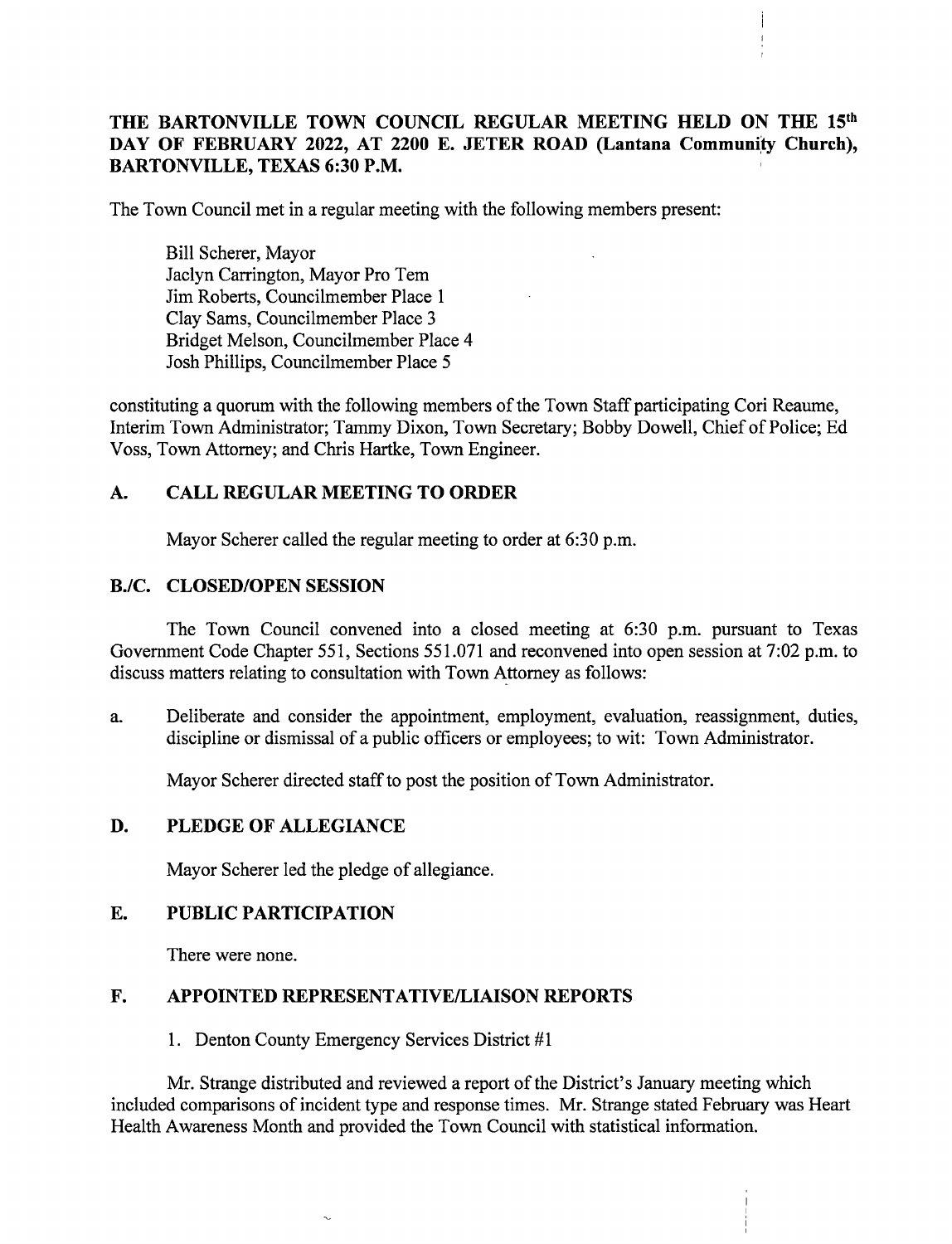2. Police Chief Report- Department Statistics/Activities for January 2022.

Chief Dowell distributed and reviewed the statistics for January which included 237 calls. He also provided the Flock Camera reads which were 545, 406 in January compared to 504,223 in December. Chief Dowell also announced the Police Department was planning another blood drive to be held on May 8, 2022.

3. Interim Town Administrator — Monthly Reports January 2022: Financial Statement; Animal Control; Engineering; Code Enforcement; Permits; Municipal Court; Update on CLFR Grant; Dates for Annual Spring Clean Up.

Ms. Reaume presented an overview the January Financial Report noting that Sales Tax was just below one-third of the twelve-month average which could be a result of someone not paying their taxes on time; Property Tax collections were at 70% of the budgeted amount; Development Fees were at 84% due to the recently approved subdivisions; and Municipal Court was slightly lower due to the vacancies in the police department; she further noted that all Expenditures were at or below budget.

4. Town Attorney— Update regarding Texas Open Meetings Act Requirements.

Town Attorney, Ed Voss, provided an overview of the Texas Open Meeting Act requirements.

## G. CONSENT AGENDA

Mayor Pro Tem Carrington moved to approve consent items 1-4. Councilmember Roberts seconded the motion. The items, as approved by consent, are restated below along with the approved recommendations, for the record.

1. Consider approval of the January 18, 2022, regular meeting minutes.

RECOMMENDATION: Approve the January 18, 2022 regular meeting minutes.

2. Consider approval of the February 09, 2022, work session meeting minutes.

RECOMMENDATION: Approve the February 09, 2022, work session meeting minutes.

3. Consider acceptance of the 2021 Racial Profiling Report.

RECOMMENDATION: Acceptance of the 2021 Racial Profiling Report.

4. Consider approval of a Master Services Agreement for planning consulting services with Pacheco Koch Consulting Engineers, Inc.; and authorization for the Interim Town Administrator to execute same on behalf of the Town.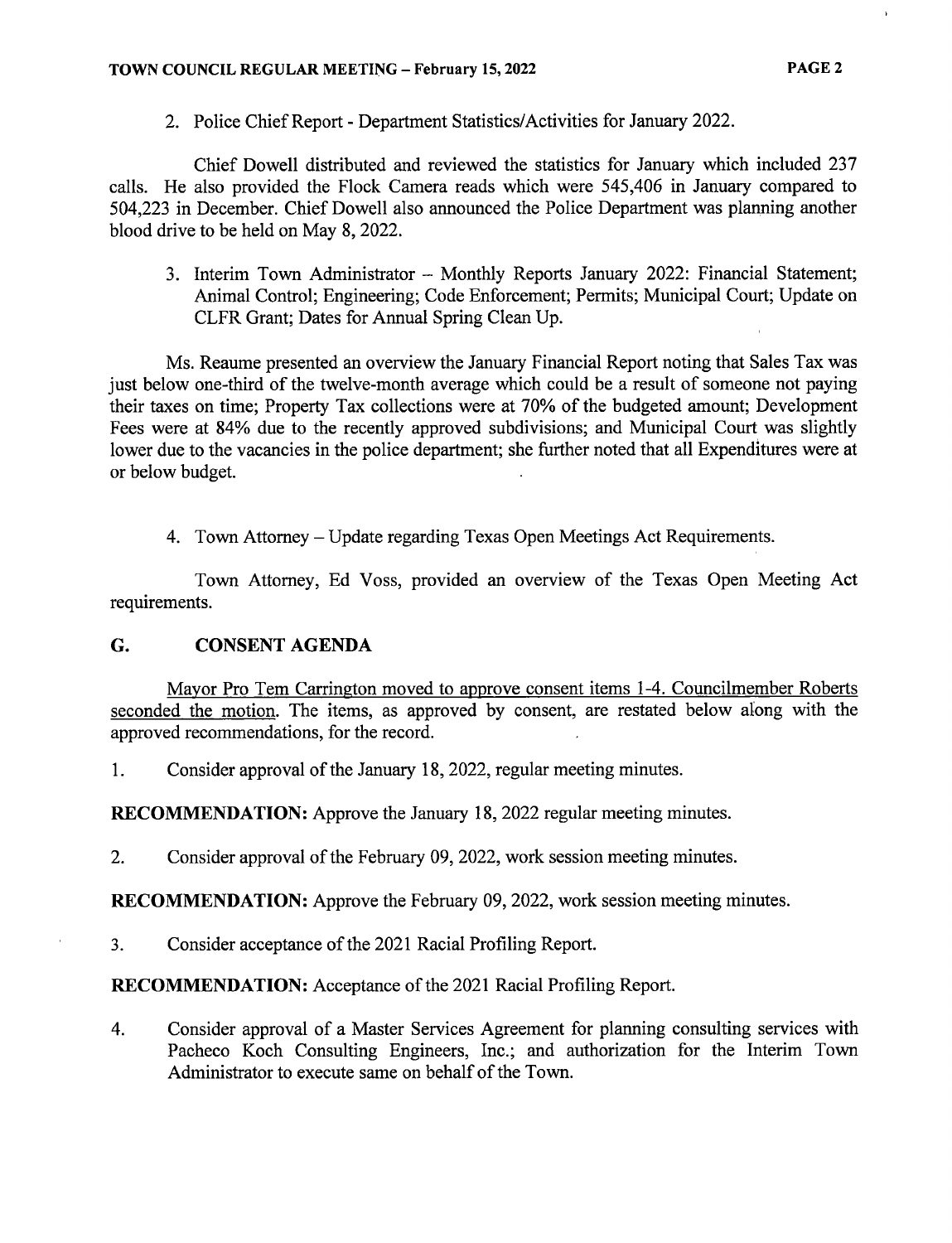RECOMMENDATION: Approve <sup>a</sup> Master Services Agreement for planning consulting services with Pacheco Koch Consulting Engineers, Inc.; and authorize the Interim Town Administrator to execute same on behalf of the Town.

### VOTE ON THE MOTION

AYES: Roberts, Carrington, Sams, Melson, Phillips NAYS: None

VOTE:  $5/0$ 

### H. REGULAR ITEMS

5. Public Hearing Zoning Ordinance Amendment— Equestrian Centers

Continue public hearing to consider proposed amendments to the Town of Bartonville Zoning Ordinance related to equestrian center regulations, including private and commercial stables and related matters. The proposed amendments may add, remove, or change definitions, amending zoning districts where permitted, and/or by adding additional requirements and provisions necessary for the regulation of private and commercial stables within all of the Town's zoning districts.

Ms. Reaume provided a summary of the public hearing held in January and the work session held on February 9, 2022 and stated staff and the Town Attorney have not had adequate time to review the comments, follow-up with research, and provide any draft changes. She further stated it was mentioned during the work session that there may be interest in either sending this item back to the Equestrian Center Committee with a goal to obtain feedback from the equestrian community, or to adjust the makeup of the Committee to add members with equestrian centers.

The following addressed the council regarding their concerns and questions on the proposed ordinance:

Siobhan O'Brien, 875 Porter Road Marty Bryan, 913 Hat Creek Jan Waling, 624 W. Jeter Road David Gilchrist, 1849 Bridle Bit Road Jordan Gilchrist, 1949 Bridle Bit Road Stacey Smith, 601 McMakin Road Kristin Cordiak, 1859 W. Jeter

Mayor Scherer stated he missed the last two meetings when this topic was discussed. He further stated this item was a result of two equestrian centers being approved on Rockgate and Porter Road and the need for changes to be made to the ordinance to provide a balance for the equestrian centers and neighboring property owners.

It was the consensus of the Council that the intent of this item was to provide clear direction for future equestrian centers, obtain the input from the equestrian community and not to take any action on the item.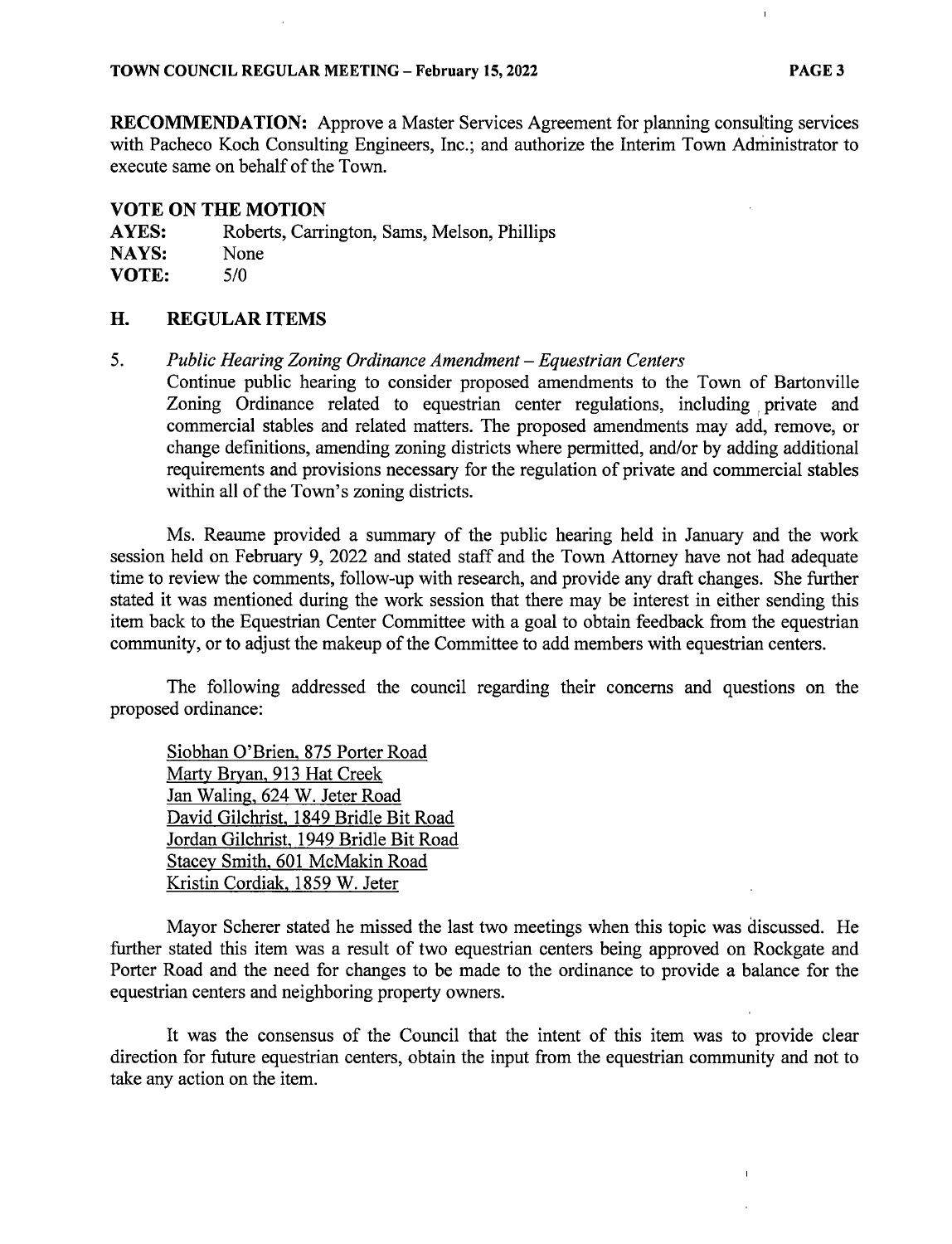After Town Council deliberations, no action was taken by the Town Council. This item and the public hearing concluded since there was no motion to extend it or postpone the public hearing to a future date.

# 6. Public Hearing—New & Unlisted Use: Automated Car Wash

Public hearing to consider an ordinance amending the Town of Bartonville Code of Ordinances, Chapter 14, Exhibit A, Zoning ordinance related to a new and unlisted use for automated car washes. The proposed amendment may add, remove, or change definitions and amend the Land Use Table to indicate zoning districts where permitted.

Mayor Scherer stated there was no recommendation forwarded to the Town Council from the Planning and Zoning Commission because its meeting was cancelled, and this item would be heard on March 15, 2022.

# 7. Public Hearing—Posted Notice Requirements

 $\ddot{\phantom{a}}$ 

Public hearing to consider posted notice requirements by amending the Town of Bartonville Code of Ordinances, Chapter 14, Exhibit "A," Article 14.02, Ordinance 361-05, The Zoning Regulations, Appendix A, Section A.5 by repealing and replacing subsection C. Posted Notice.

Mayor Scherer stated there was no recommendation forwarded to the Town Council from the Planning and Zoning Commission because its meeting was cancelled and this item would be heard on March 15, 2022.

8. Discuss and provide direction regarding safety concerns related to a tree located within the Town's right-of-way.

Ms. Reaume stated the Town has received several complaints regarding safety concerns stemming from the existing tree located in the Town's right-of-way at the intersection of Porter Rd. and Stonewood Blvd. She further stated due to the complaints and the tree's possible impact on safety of motorists/pedestrians, staff felt it prudent to bring the concerns to the Town Council's attention.

Ms. Reaume provided the following points for council discussion:

- The Town has not historically performed maintenance on the tree, even located within the center of the right-of-way.
- The tree interferes with the turning movement in and out of Stonewood. Vehicles often  $\bullet$ navigate on the wrong side of the road to navigate around the tree with trailers. This sometimes leads to the collapsing of the edge of pavement or the creation of ruts along the outside of the pavement, which could lead to dangerous circumstances for motorists, especially pulling trailers while exiting onto Porter.
- It could present <sup>a</sup> site obstruction for vehicles turning out of Stonewood. Porter is not stop- controlled. Motorists have been observed exiting Stonewood on the inbound lanes to turn north onto Porter.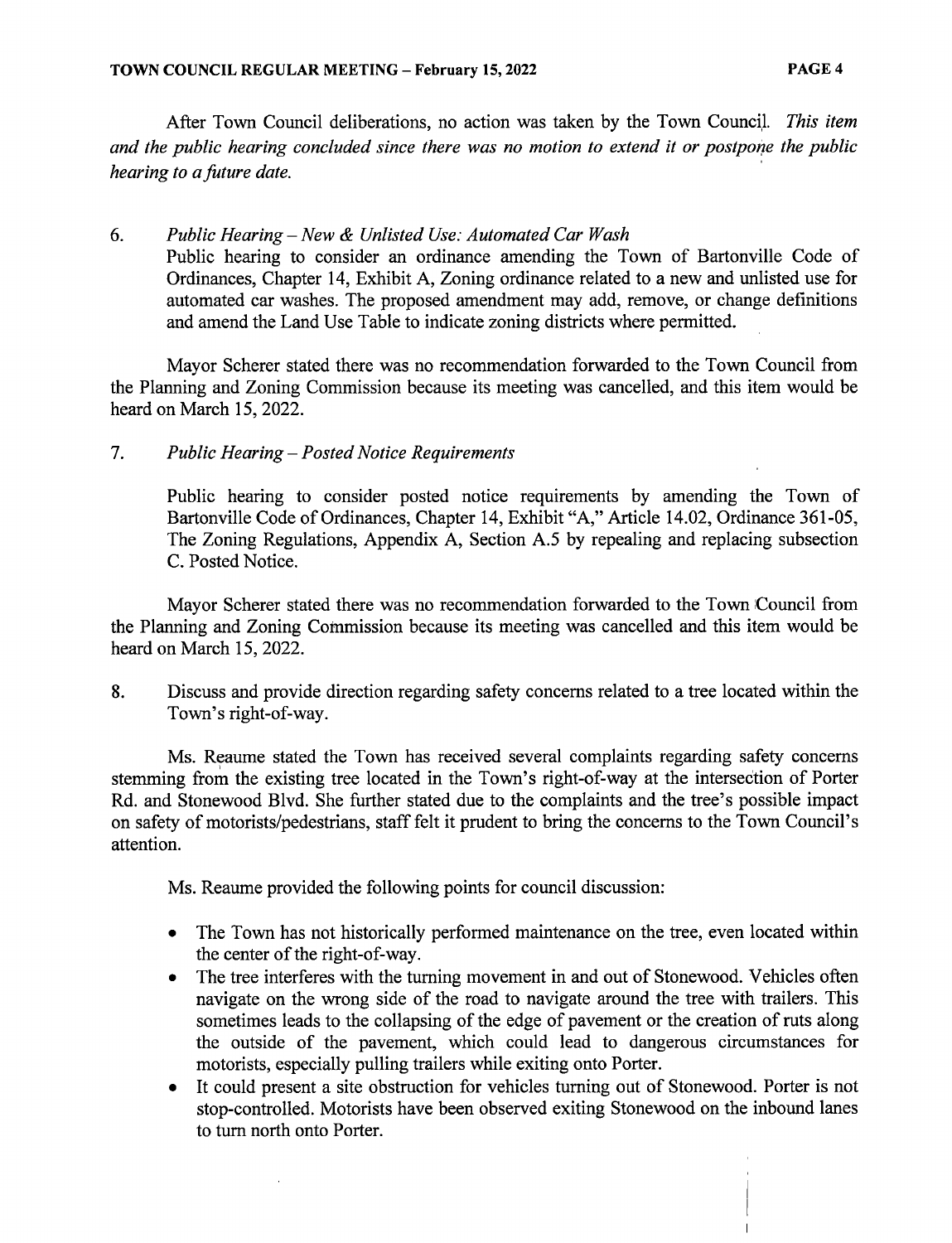• The tree is located approximately 4 ft. from the edge of pavement of Porter Rd. From AASHTO policy, a minimum clear zone of 7- 10 feet is considered desirable for local roads and street sections without curb.

Ms. Reaume explained if the tree were to be removed, there would be <sup>a</sup> cost associated with the removal, as well as asphalt work to repair the location of the tree; or if the tree were to remain, the Town may consider other options such as additional pavement, maintenance plans, etc.

Following discussion, Mayor Scherer requested the Council obtain public input on this item to be heard at the March 15, 2022, meeting and requested staff install a notification sign at the tree regarding the same.

9. Discuss and provide direction regarding street maintenance planning and priorities.

Ms. Reaume stated the Town has recently awarded approximately \$53,000 in a work order as part of an annual maintenance contract which includes crack sealing on Dove Creek Rd., Glenview Ln., Pecan Dr., Post Oak Ln., and Post Oak Ct.; and includes spot repair near the intersections of Jeter & FM 407, Glenview Ln. & Jeter Rd., and Dove Creek Rd. & Fox Run.

Ms. Reaume explained the intent of this agenda item was to discuss broader street repair projects and the approach the Town Council would like to take regarding implementing any longterm plans for road maintenance or continue with short- term plans.

Following a lengthy discussion, Councilmembers Phillips and Sams were asked to work with staff, in addition to Mr. Van Alstine, to prepare <sup>a</sup> recommended plan and bring it back to the Town Council for consideration.

10. Discussion on a broadband project utilizing the American Rescue Plan Act ( ARPA) Funds for the extension of broadband services to provide availability to residents of Bridle Bit Rd., Latigo Ln., and Latigo Hills.

Ms. Reaume stated the Town has been allocated a total amount of \$442,277 from the State Local Fiscal Relief Funds from the American Recovery Plan Act. She explained the funding has specific uses identified as allowable expenditures, and includes many infrastructure projects water, wastewater, stormwater, and broadband) and due to the allowable use and the identified need for broadband expansion in certain areas of Bartonville, staff began researching that option last year.

She explained staff has worked for many months with the goal of reaching an agreement with a broadband internet provider to extend service at a reasonable cost to the residents of Bridle Bit, Latigo, and Latigo Hills as residents are be charged upwards of \$20,000 to obtain service. She further stated the homeowners is this area have been relying on DSL or satellite-based internet service.

She stated after several meetings with Charter Communications ( Spectrum), which has existing services near the subdivision Charter provided an initial cost projection for the service extension in the amount of \$75,600.

 $\frac{1}{2}$